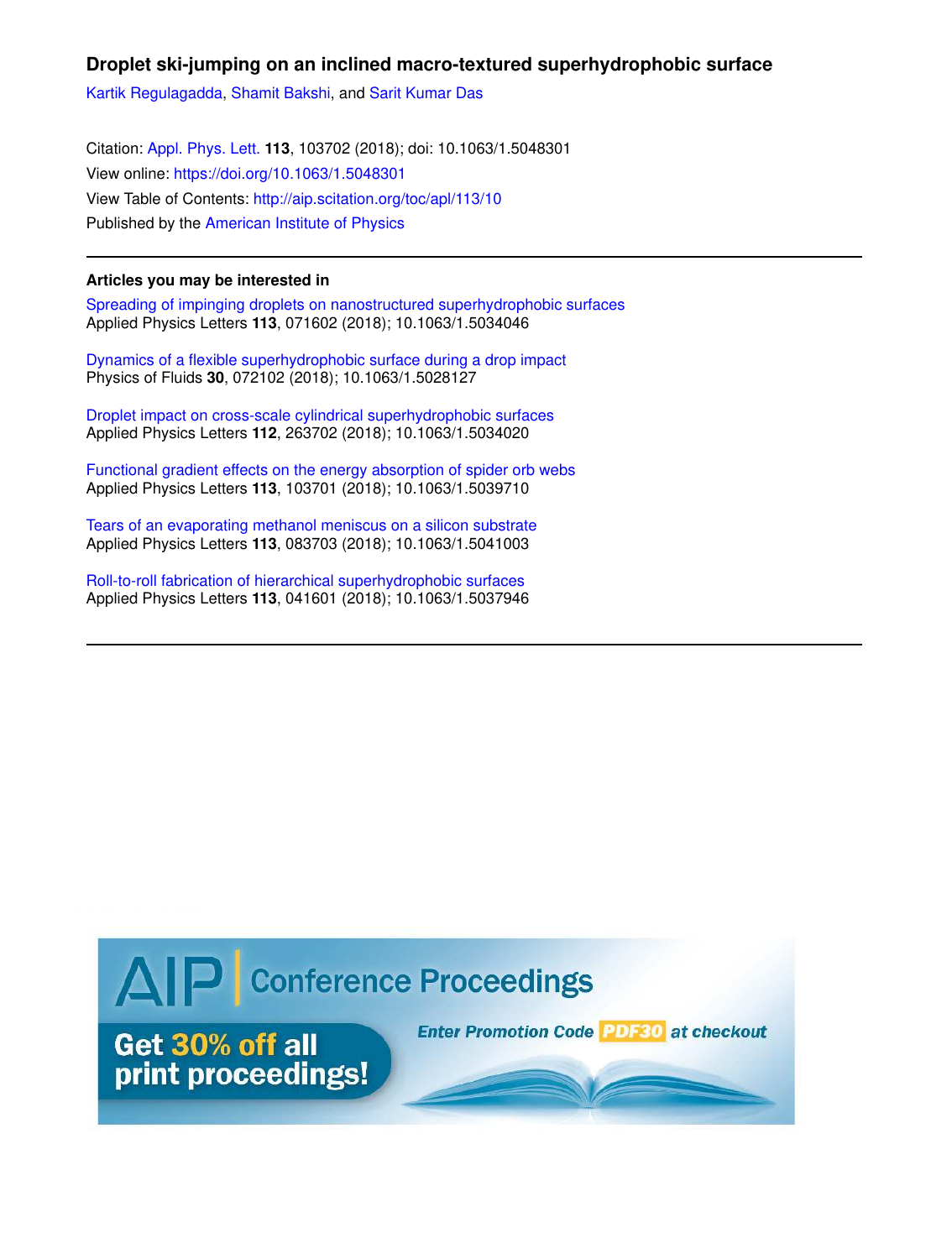

## Droplet ski-jumping on an inclined macro-textured superhydrophobic surface

Kartik Regulagadda,<sup>a)</sup> Shamit Bakshi, and Sarit Kumar Das<sup>b)</sup> Department of Mechanical Engineering, Indian Institute of Technology, Madras 600036, Tamil Nadu, India

(Received 12 July 2018; accepted 21 August 2018; published online 5 September 2018)

Rapid shedding of impinging water drops is crucial in a cold habitat for diverse reasons spanning from self-cleaning to thermal regulation in most plants, animals, and industrial applications as well. It was shown recently that deploying linear millimetric ridges on a superhydrophobic surface can reduce the contact time (for drops crashing normally) up to 50% compared to a flat surface. However, the contact time rises for drops impacting at an increasing offset to the structure. Counter-intuitively, we demonstrate a ski-jumping mechanism occurring only over a range of offsets from the macro-structure with a remarkable reduction in contact time  $(\sim 65%)$  during oblique impacts. Theoretically, the reduction can be as high as 80%. The flow hydrodynamics is very similar to the oblique impacts on a flat surface. However, the architecture of ridge allows the drop to rapidly fly away from the surface. This work provides new insight which can be useful for the design of surfaces with high water repellency. Published by AIP Publishing. https://doi.org/10.1063/1.5048301

Reducing the droplet adhesion on a surface can be significant in multiple applications such as anti-icing, $1-5$  selfcleaning,<sup>6,7</sup> drop-wise condensation,<sup>8</sup> anti-fogging,<sup>9</sup> and so on. Manufacturing such a surface (superhydrophobic) requires the manipulation of surface geometry at micro/ nanoscale.<sup>10,11</sup> However, the surface wettability properties can fail under various conditions.<sup>12–17</sup> Conventional studies emphasize the requirement of highly dense micro/nanostructures to retain the water repellency of the surface. Richard et  $al$ <sup>18</sup> showed that a water drop impacting a macroscopically flat superhydrophobic surface bounces off completely with a constant contact time  $(\tau_s/\tau \sim 2.6$  in present experiments). Here  $\tau = \sqrt{\rho R_0^3/\sigma}$  (inertio-capillary time scale),  $\rho$  is the liquid density,  $R_0$  is the drop radius before impact,  $\sigma$  is the liquid-vapor interfacial tension, and  $\tau_s$  represents the contact time on any particular substrate under consideration.

Recently, it has been shown that ridge-like macro-structures of similar wettability on the surface with amplitudes of the order 0.5 mm can break the hydrodynamic symmetry of impinging drops.<sup>1,2,5</sup> Up to 50% reduction in contact time is observed<sup>2,5</sup> when the impact is centered (onto the tip of the ridge) in the normal direction. However, normal impacts at increasing offset from the peak of this macro-structure will progressively produce isotropic rebound, and a rise in contact time can be observed.<sup>1,2</sup> In this letter, we focus on the impact of a water drop on an inclined substrate with a ridge. We show that the capability of the macro-structure to reduce the contact time degrades for oblique central impacts on the ridge. On the contrary, impacts at a particular offset from the macro-structure will produce an extremely rapid lift-off from the surface (termed as ski-jump hereafter). This mechanism exhibits up to 65% reduction in contact time for the selected experimental impact velocities. Theoretically, the reduction can be as high as 80% matching the pancake bouncing reported by Liu et al.<sup>3</sup>

The experiments in the present study are performed using high speed imaging, and the substrate used is an aluminum block  $(30 \times 30 \times 10 \text{ mm}^3)$  with an isosceles prism-like ridge machined using wire-cut electrical discharge machining process. It is then coated with commercially available superhydrophobic coating from Ultra ever dry. The coating renders the surface to be randomly rough as shown in the SEM image of Fig. 1. The contact angle  $(>160^{\circ})$  and roll-off angle  $(<5^\circ$ ) on the flat region (for water drops) indicate the superhydrophobic state.<sup>11</sup> High-performance liquid chromatography grade water drops (density  $\rho = 1000 \text{ kg/m}^3$ , surface tension  $\sigma = 0.073$  N/m, and radius  $R_0 = 1.49 \pm 0.02$  mm) are impacted at ten different offsets to the ridge  $(0 < f < 7$  mm). Here,  $f$  is the distance between the impact point on the surface to the ridge peak along the surface (see Fig. 1). Five



FIG. 1. The SEM image of the coated substrate and sketch of impact configuration  $(S_f^{\theta})$ . f (in mm) indicates the distance between the impact point to the ridge tip along the surface.  $\theta$  (in deg) indicates the inclination angle of the substrate with the horizontal. The cross-section of the ridge indicating its height  $(h = 0.5$  mm) and width ( $w = 1$  mm) is shown in the enlarged sketch. The normal ( $U_0 \cos \theta$ ) and tangential components ( $U_0 \sin \theta$ ) of the impact velocity (to the surface) are also indicated. The direction of tangential velocity is perpendicular to the axis of the ridge. The scale bar in the inset represents  $1 \mu m$ .

a)Electronic mail: kartik25192@gmail.com

b)Current address: Department of Mechanical Engineering, Indian Institute of Technology, Ropar 140001, Punjab, India.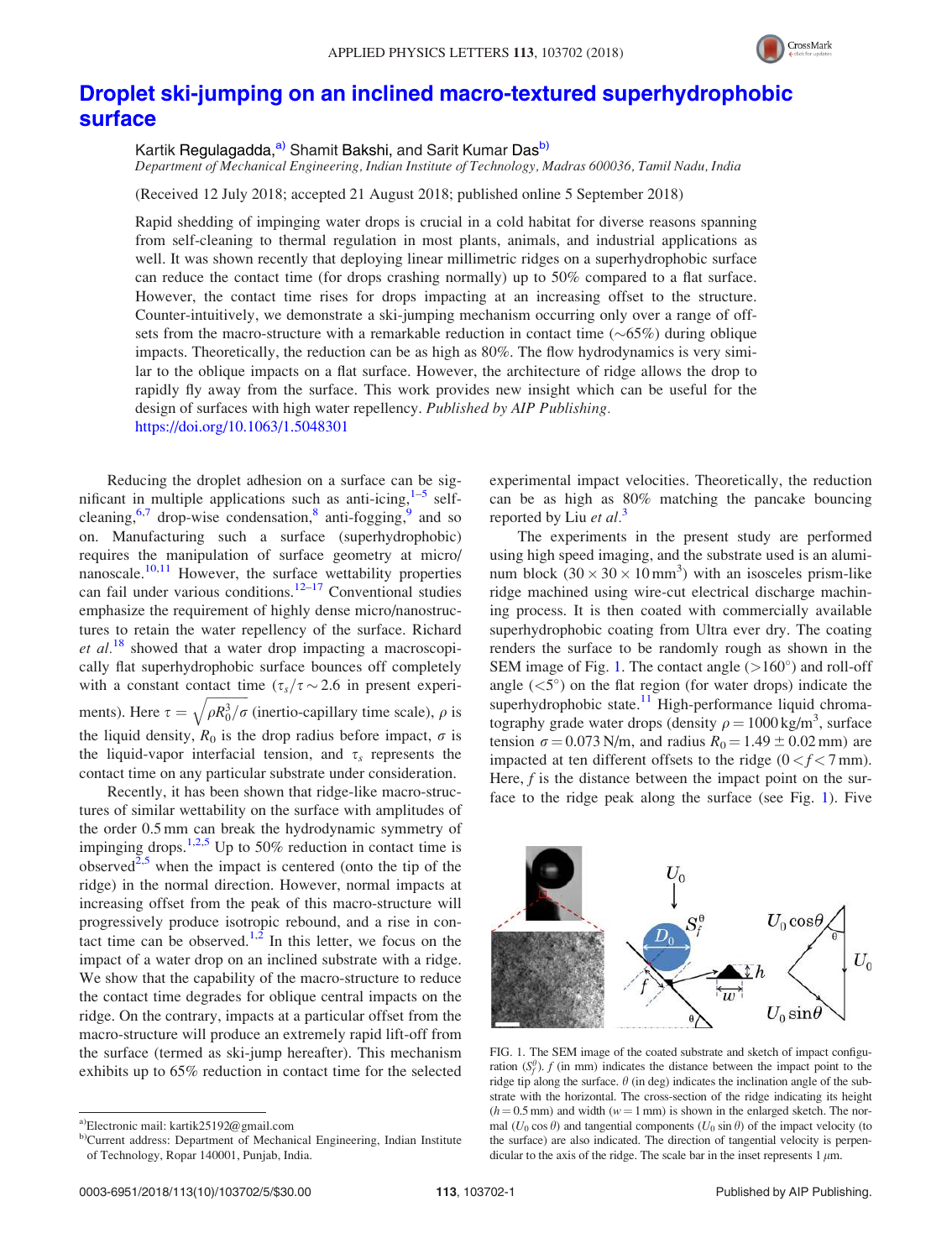



FIG. 2. Side and top views of the impact configuration (a)  $S_{1.8}^{60^\circ}$ ,  $U_0 = 1.3 \text{ ms}^{-1}$ , (b)  $S_{3.2}^{60^\circ}$ ,  $U_0 = 1.3 \text{ ms}^{-1}$ , and  $R_0$  $= 1.49$  mm. With the only change being  $f$  in the configurations, we can observe a remarkable contact time reduction in (b) because of ski-jumping. The time indicated is non-dimensionalised with  $\tau$  in each frame. The scale bars in the inset represent 3 mm. Multimedia views: https://doi.org/10.1063/1.5048301.1; https://doi.org/10.1063/1.5048301.2

different inclinations ( $0^{\circ} \le \theta \le 60^{\circ}$ ) from the horizontal and four impact heights are considered for the study corresponding to Weber numbers  $(We) \sim 0.8$ , 5, 19, and 33  $(We = \rho U_0^2 R_0 / \sigma$  and  $U_0$  is the impact velocity). The side and top views are simultaneously recorded using high speed cameras at a frame rate of 8000 Hz. Hereafter, we represent any impact configuration with  $S_f^{\theta}$  indicating the inclination angle ( $\theta$  in deg) and offset from the ridge tip ( $f$  in mm) as shown in Fig. 1. It should be noted that the direction of tangential velocity is perpendicular to the direction along which the ridge is aligned. The substrates are tilted to the required angle with an accuracy of  $\pm 2^{\circ}$  using a simple clamp mechanism.

Figure 2 shows the  $S_{1.8}^{60^{\circ}}$  and  $S_{3.2}^{60^{\circ}}$  configurations with  $U_0 = 1.3 \text{ ms}^{-1}$ . In both cases, the drop slides down the surface due to the tangential momentum  $(M_t)$  and encounters the ridge during the impact. In the  $S_{1.8}^{60^{\circ}}$  configuration [see Fig.  $2(a)$ ], the liquid continues to be in contact with the surface downhill of the ridge and the drop lifts-off from the surface at  $\tau_s/\tau \sim 2.2$ . However, ski-jumping takes place in the  $S_{3,2}^{60\degree}$  configuration and the liquid film detaches from the surface at the ridge tip with a strikingly reduced contact time of  $\tau_s/\tau \sim 0.92$ . Figure 3(a) shows the variation of nondimensional contact time  $(\tau_s/\tau)$  with f for the  $S^{60^\circ}$  configuration at different We. It can be noted that there is an unanticipated fall in the contact time around  $f \sim 3.2$  mm for  $We \sim 19$ and 33. The pronounced reduction in contact time well below the  $\tau_s/\tau \sim 1.3$  threshold of a normal impact (at ridge tip) is because of the ski-jumping phenomenon. Figure  $3(b)$ shows the variation of  $\tau_s/\tau$  with f at different inclination angles  $(\theta)$ . One of the key features of this plot is the significant increase in contact time at smaller offsets  $(f < 0.75$  mm) for  $\theta \neq 0^{\circ}$ . This means that the efficacy of the ridge pertaining to contact time reduction is downgraded during ridgecentered impact in the presence of tangential momentum  $(M_t)$ . Thus, the variation in contact time with f and  $\theta$  is nontrivial.

For an oblique impact, the presence of tangential momentum  $(M_t)$  significantly affects the hydrodynamics compared to the normal impacts (centered at ridge tip). For example, in the

 $S_0^0$ <sup>o</sup> configuration, the hydrodynamic asymmetry redistributes the volume of the drop into multiple sub-units called lobes.<sup>1,2,5</sup> The morphology of the drop at the end of inertial regime takes the form of a butterfly [see the first snapshot in the inset of Fig. 3(b)]. The contact time for the  $S_0^0$  configuration with  $U_0 = 1.3 \text{ ms}^{-1}$  is  $\tau_s/\tau \sim 1.4$ . However, during an oblique collision, the momentum distribution in different directions does not favour the formation of distinct lobes and the drop takes the shape of a pendant [see the second snapshot in the inset of Fig.  $3(b)$ ]. Thus, the contact time reduction



FIG. 3. (a) Plot showing the variation of non-dimensional contact time  $(\tau_s/\tau)$ with  $f$  at different We for the  $S^{60^{\circ}}$  configuration. The sharp fall in the contact time can be observed at  $f \sim 3.2$  mm. (b) Plot showing the variation of  $\tau_s/\tau$  with f at  $We \sim 19$  and different  $\theta$ . The number of lobes (*l*) formed with  $S_0^0$  configuration just before lift-off as mentioned by Gauthier  $et$   $al$ <sup>2</sup> are shown as dashed horizontal line. Snapshots in the inset show the morphology of the drop impact with  $S_0^{0\degree}$  (butterfly-like) and  $S_{3,2}^{0\degree}$  (pendant-like) at the end of inertial regime.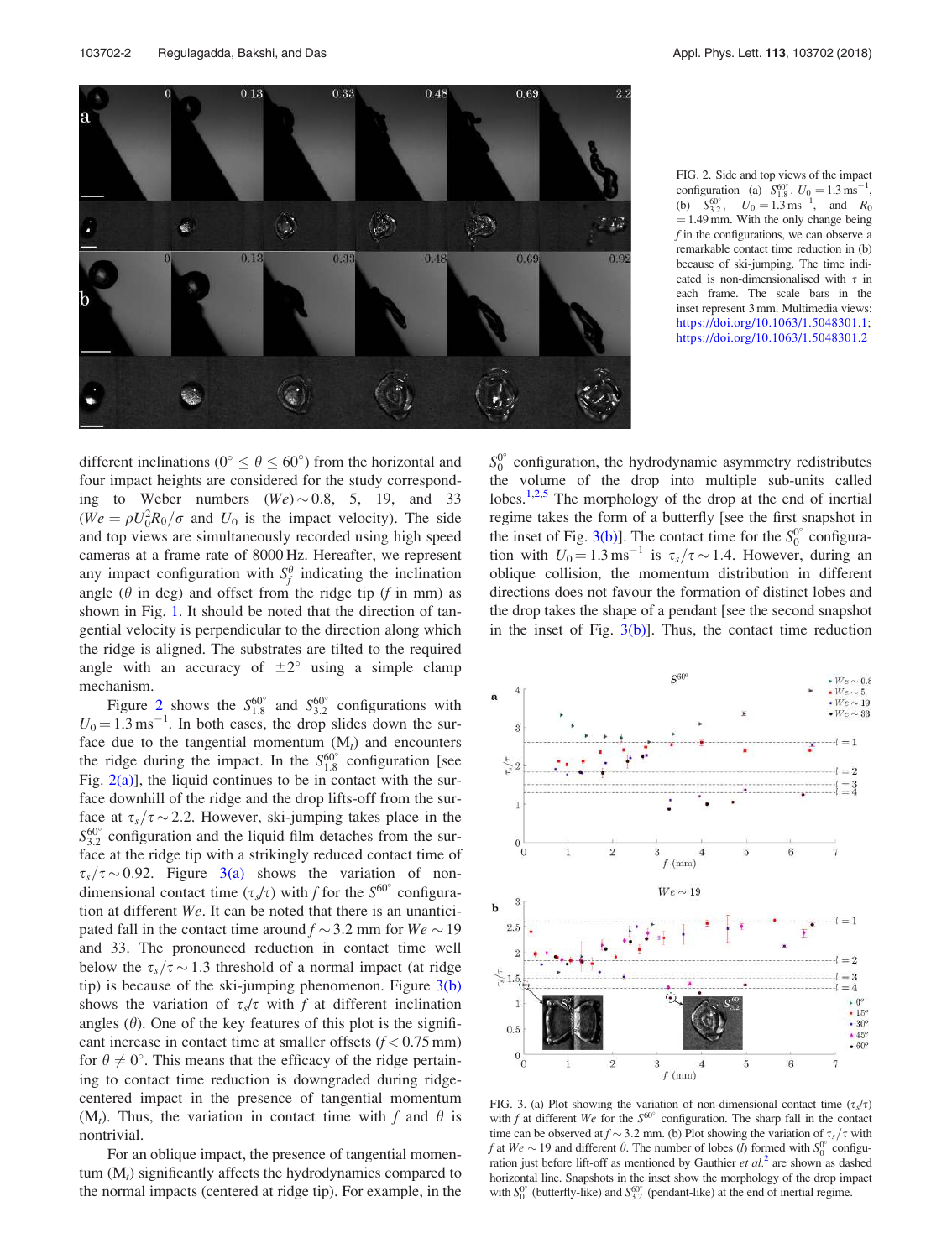rather depends on the ski-jumping instead of lobe formation. The conventional idea of surface design with macro-textures hitherto dealt with maximizing the ridge-centered impacts. The results in the present work contrast this knowledge and shed new light on the impact hydrodynamics.

Two criteria are to be fulfilled for ski-jumping to occur. As explained earlier (from Fig. 2), the offset  $(f)$  plays a key role for ski-jumping for a given velocity  $(U_0)$  and substrate inclination  $(\theta)$ . The lamella (near the ridge) during the crash gets detached (from the surface) at the ridge tip as shown in Fig. 4(a). This ejected lamella is termed as "free" lamella hereafter. If normal momentum  $(M_n)$  on the free lamella is non-zero then, re-attachment (of liquid and solid) downhill to the ridge takes place because the normal momentum  $(M_n)$ pushes the free lamella towards the surface again as shown in Fig. 4(b). Hence, for ski-jumping, the free lamella should have zero (or negligible) normal momentum acting on it. To elucidate this, we consider the normal and tangential velocities given by  $U_0 \cos \theta$  and  $U_0 \sin \theta$ , respectively, as shown in Fig. 1. The crash time of the drop for  $We_n > 1$  scales as  $\tau$ .<sup>12,18–20</sup> Here,  $We_n$  refers to the normal Weber number given by We  $cos^2\theta$ . The collision can be considered elastic as the restitution coefficient is close to unity.<sup>18</sup> Consequently, we can approximate the tangential velocity of the drop to be constant during the entire collision. Therefore, critical offset (first criterion) for ski-jumping is given by  $f_{ski} \sim (U_0 \sin \theta) * C_1 \tau$ 

$$
\Rightarrow f_{ski} \sim C_1 U_0 \tau \sin \theta. \tag{1}
$$

Here, the prefactor  $C_1$  indicates the ratio of experimental crash time with the scaling time  $\tau$  and is a constant whose value is close to 0.5 for  $U_0 \cos \theta > 0.4 \text{ ms}^{-1}$  and 0.9 otherwise. It should be noted that the minimum offset for skijumping is indicated by  $f_{ski}$ . An important remark here is that if  $f_{ski} < R_0$ , we can never have a free lamella formation because of non-zero normal momentum  $(M_n)$  of the impacting drop downhill to the ridge (see supplementary Fig. S1).



FIG. 4. Sketch to explain the first criterion for ski-jump. (a) If the offset  $f \sim f_{ski}$ , the normal momentum  $(M_n)$  dies out at the ridge tip making the ejected lamella "free" from the surface. Ski-jumping is possible here. The head and tail of the lamella are also indicated in the sketch. Snapshots in the inset indicate the  $S_{3,2}^{60^{\circ}}$  configuration at  $We \sim 19$ . (b) For  $f < f_{ski}$ , the non-zero  $M_n$  on the free lamella pushes it towards the surface (white arrows). As a result, the liquid re-attaches with the surface. Ski-jumping is not possible here. Snapshots in the inset indicate the  $S_{2.1}^{60^{\circ}}$  configuration at  $We \sim 19$ .

Thus, the first criterion can be outlined as  $f \sim f_{ski} > R_0$ . From now on, the usage of  $f_{ski}$  is made with an inherent assumption that  $f_{ski} > R_0$ . From our results, we also observe ski-jumping for a few configurations where  $f > f_{ski}$ . The reason for this will be clear when the second criterion is discussed. Nevertheless, it is obvious that when  $f \gg f_{ski}$ , the liquid may never encounter the ridge; in this case, the bouncing is similar to that on a flat surface. Hence, the scope of  $f$  is limited to a particular range for the phenomenon to take place.

From Fig. 3(a), it is clear that  $f \sim f_{ski}$  is not the only criterion for ski-jumping. For  $S_{f,k}^{60^{\circ}}$ , we can observe a ski-jump at  $We \sim 19$  (characterised by a sharp fall in the contact time) but not at  $We \sim 5$ . The second criterion of ski-jump is governed by the recoiling dynamics of the liquid film and the Worthington jet formation during the impact. For normal/ oblique impacts onto macroscopically flat superhydrophobic surfaces, it is well-known that a Worthington jet emerges out from the liquid (producing a liquid column) during the recoil. $^{21}$  The time at which the jet emerges out is independent of  $U_0$ ,  $\theta$ , and constant for a fixed  $R_0$  given by  $t_{jet}$  $\sim 1.3\tau^{22,23}$ 

The discussion hereafter assumes  $f \sim f_{ski}$ . From the present experiments,  $t_{jet}$  is found to be same even in the presence of a ridge. This is reasonable as the hydrodynamics with and without the ridge is approximately same apart from the formation of free lamella in the former. To elucidate the relation between ski-jumping and  $t_{jet}$ , we consider the "head" and "tail" ends of the lamella as shown in Fig.  $4(a)$ . At a time  $t > t_{jet}$ , the stretching of liquid column from the jet can cause a re-contact with the surface as shown in Fig.  $5(a)$ . It should be noted that the jet is bi-directional, i.e., emerges from the top and bottom of the liquid film as the lamella is



FIG. 5. Sketch to explain the second criterion for ski-jump. In both the cases, the offset  $f \sim f_{ski}$ . (a) Sketch showing the re-contact of the liquid emerging from the bi-directional Worthington jet at a Weber No.  $We<sub>1</sub>$ . Here,  $C_1\tau + C_2t_{tail} > t_{jet} + C_3\Delta t$  and hence liquid re-contact takes place. The snapshots in the inset show the  $S_{2.7}^{60^{\circ}}$  configuration at  $We \sim 5$ . (b) Sketch showing the ski-jump at a Weber no.  $We_2 (> We_1)$ . The tail detachment here is complete before the time  $(t_{jet} + C_3 \Delta t)$ , and thus we have ski-jumping. The snapshots in the inset show the  $S_{3,2}^{60^{\circ}}$  configuration at  $We \sim 33$ .  $l_t$  and  $l_h$  indicate the lamella length between the ridge to tail and head, respectively. The direction of film velocity  $(V_f)$  and tangential velocity of the drop is same at the tail and opposite at the head.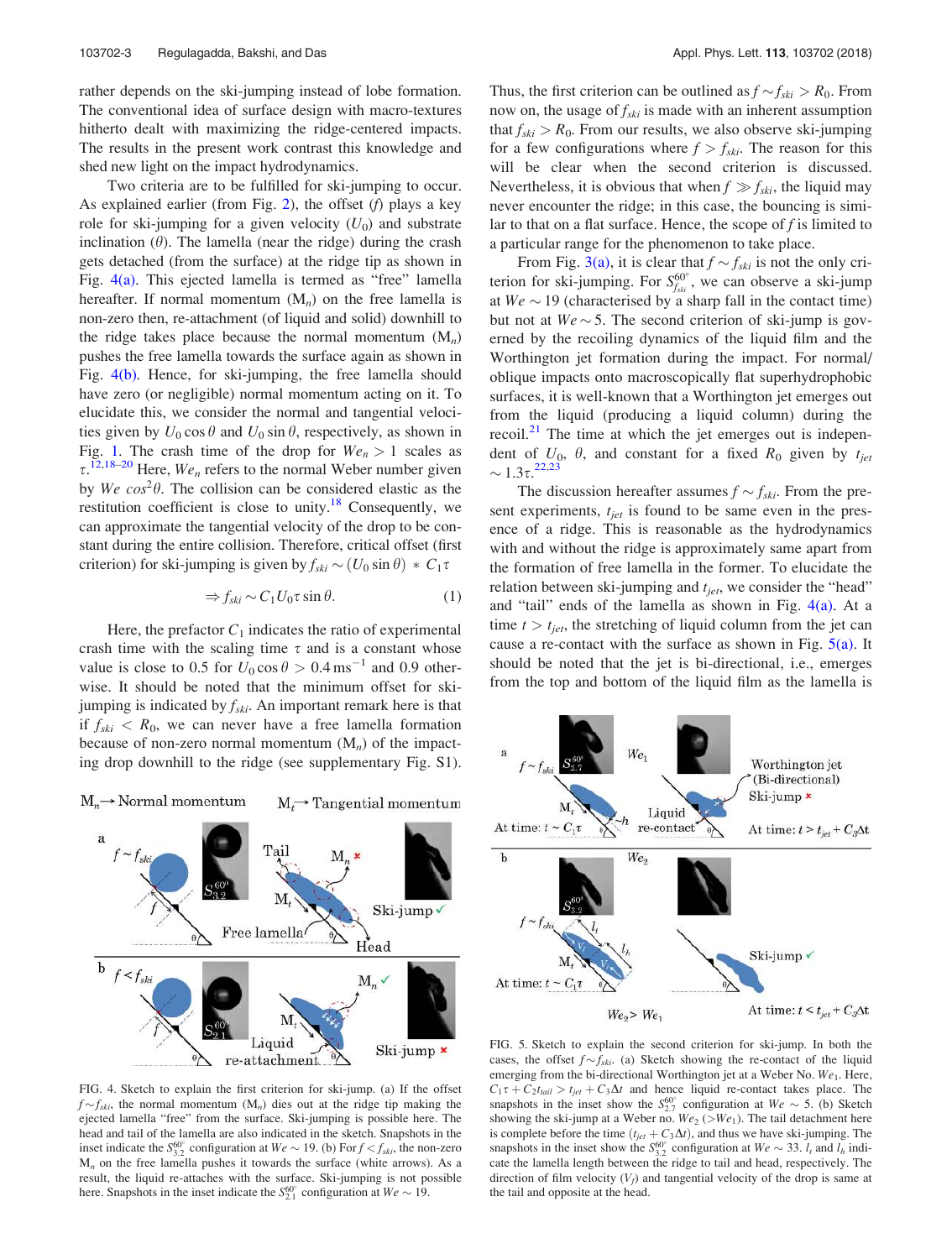free. Thus, the detachment of the tail from the surface (at the ridge tip) should be complete before the jet re-contacts the surface to have a ski-jump; this is the second criterion. The velocity of the jet  $(U_{jet})$  is dependent on the bubble collapse dynamics. $24$  The distance between the free lamella and the surface scales as  $h$  (ridge height) as shown in Fig.  $5(a)$ . Hence, the time taken for the jet to re-contact the surface will scale as  $\Delta t \sim h/U_{jet}$ . The scale of  $U_{jet}$  can significantly vary with the change in  $U_0 cos \theta$ .<sup>24</sup> Hence, we can consider that  $U_{jet}$  at least scales as  $U_0 cos \theta$ . The tail recoiling time  $(t<sub>tail</sub>)$  scales as  $l_t/(V_f + U_0 \sin \theta)$ , where  $l_t$  is the distance between the ridge tip and the tail at time  $C_1\tau$  from the instant of impact [see Fig.  $5(b)$ ], and  $V_f$  is the film velocity. It should be noted that  $V_f$  and  $U_0 \sin\theta$  are in the same direction at the tail and opposite at the head. For  $f \sim f_{ski}$ ,  $l_t$  is found to scale as  $R_{max}$  in the present experiments even though the drop shape is pendant-like. Here,  $R_{max}(\sim R_0We_n^{0.25})$  is the maximum spread radius for a normal impact on a flat surface. $20$ The film velocity  $V_f$  scales as  $\sqrt{2\sigma/\rho h_l}$ , where  $h_l$  is the lamella thickness at maximum spread position, $25,26$  and  $h_l \sim 4R_0^3/3R_{max}^2$  from volume conservation. For higher tangential velocities,  $l_t$  and  $V_f$  should be calculated as explained by Almohammadi and Amirfazli.<sup>27</sup> From the above arguments, the second condition for ski-jumping can now be outlined as

$$
(C_1\tau + C_2t_{tail}) < (t_{jet} + C_3\Delta t). \tag{2}
$$

The prefactor  $C_2 \sim 2$ ) indicates the ratio of experimental tail detachment time with the scaling time  $t_{tail}$ . Likewise,  $C_3 \sim 0.5$ ) indicates the ratio of experimental jet re-contact time with the scaling time  $\Delta t$ . Now, considering the configurations where  $f > f_{ski}$ , the normal momentum  $(M_n)$  will die out uphill to the ridge tip in these cases. Figure  $5(b)$  shows  $l_h$  which is the length of the free lamella at time  $C_1\tau$ . Increasing f beyond  $f_{ski}$  will increase  $l_t$  and decrease  $l_h$ . The scale of  $l_t$  in these cases can be given as  $R_{max} + (f - f_{ski})$ . Plugging this in Eq. (2) will fetch the critical value of the offset  $(f_c)$  beyond which ski-jumping cannot take place and is given by

$$
f_c = f_{ski} - R_{max} + \left[\frac{V_f + U_0 \sin \theta}{C_2}\right] \left[t_{jet} + C_3 \Delta t - C_1 \tau\right]. \tag{3}
$$

The value of experimental critical offset  $(f_{c, \exp})$  is found to be close to  $f_c$ , i.e.,  $f_c/f_{c, \exp} \sim 0.8$ . As long as  $f_{ski} < f < f_c$ , we can still have a "delayed" ski-jump with an obvious rise in contact time (as  $l_t$  increases). Further increase in  $f(\gg f_{\text{ski}})$ will result in no interaction of the liquid with the ridge as explained earlier. An interesting aspect of Eq. (2) is that the increase in tangential velocity  $(U_0 \sin \theta)$  will decrease  $t_{tail}$ . This can result in overall reduction of contact time  $(\tau_s)$ . To validate this argument, we performed experiments at We  $\sim$  73 for a few selected configurations. We observed a contact time reduction close to 70% for the  $S_{3.8}^{60^\circ}$  configuration (see supplementary Fig. S2). If  $C_2t_{tail} \ll C_1\tau$ , we will have a contact time close to that of pancake bouncing reported in the literature.<sup>3</sup> This can happen when the tangential velocity is much greater than the normal velocity. Furthermore, the ski-jumping interval of  $f$  is dynamic and increases with higher tangential velocities (see Fig. 3).



FIG. 6. Plot showing the variation of non-dimensional contact time  $(\tau_s/\tau)$ with offset  $(f/f_{ski})$  for  $\theta \neq 0^{\circ}$  at all the We. In region 1 (grey strip) we can never observe a ski-jump. The experimental transition to region 2 takes place at  $f/f_{ski} \sim 0.9$  as described by the first criterion [Eq. (1)]. The data points in region 2 which are enveloped in yellow indicate the configuration where Eq. (2) is fulfilled. Thus, it is evident that when both the criteria are satisfied, we notice a ski-jump.

To summarize the key features of  $U_0$ ,  $\theta$ , and f, we plotted the variation of non-dimensional contact time  $(\tau_s/\tau)$ with  $f/f_{ski}$  in Fig. 6 for  $\theta \neq 0^{\circ}$  at all the We. It can be noticed that the data points which fall in region 1 (grey strip) can never have a ski-jump for any  $U_0$  and  $\theta$ . Experimentally, the regional transition took place at  $f/f_{ski} \sim 0.9$  as described by the first criterion [Eq. (1)]. The data points which fulfill the second criterion  $[Eq. (2)]$  are enveloped in yellow. It is clear from the plot that when both the criteria are fulfilled, ski-jumping takes place ( $\tau_s < 1.3\tau$  in most cases). To further ensure the generality of the phenomenon, we have performed experiments with a drop diameter of  $1.8 \pm 0.01$  mm. Again, we observed a similar region map as that of Fig. 6. We have also conducted experiments with substrates having multiple parallel ridges. This is important as any practical application requires multiple ridges to cater rapid shedding of all the rain drops over a large surface area. Only a particular peak-to-peak distance of the ridge allowed skijumping. Finally, the experiments are repeated with different cross-sectional shapes of the ridge (semi-circular and right triangle). The ski-jumping is found to be independent of the ridge shape. These results are presented in the supplementary material.

The findings in the present study can be useful in applications such as anti-icing in electrical transmission lines, air-crafts, wind turbine blades, and so on. For instance, a supercooled droplet can impact these structures in a freezing rain at any obliquity. Constructing the ridge perpendicular (rather than parallel) to the tangential velocity of the drop can significantly reduce the contact time and allows the surface to stay dry. It would be interesting to explore if similar jumping behavior is exhibited on a ridged hydrophilic surface or chemically patterned surface with a contrast of hydrophilicity and hydrophobicity on the macrotexture and background.<sup>28,29</sup>

See supplementary material for the details of impact movies and supplementary figures.

One of the authors, K.R., would like to thank Nikhil from IIT Tirupati for his help during the experiments.